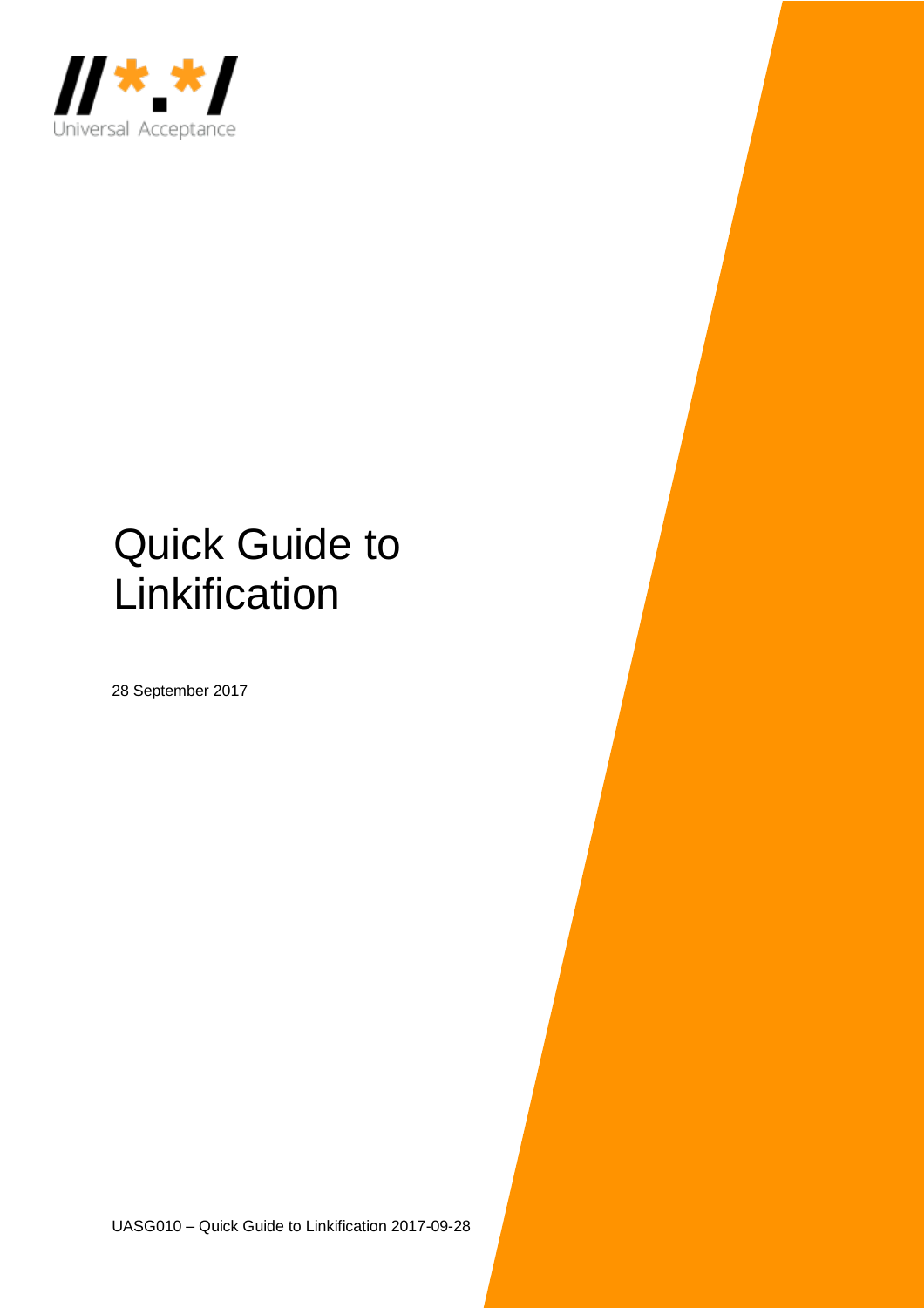

## **TABLE OF CONTENTS**

| <b>Background</b>                    | -3 |
|--------------------------------------|----|
| Linkification and Its Challenges     | -3 |
| <b>Principles of Linkification</b>   | -3 |
| <b>Good Practice Recommendations</b> | Δ  |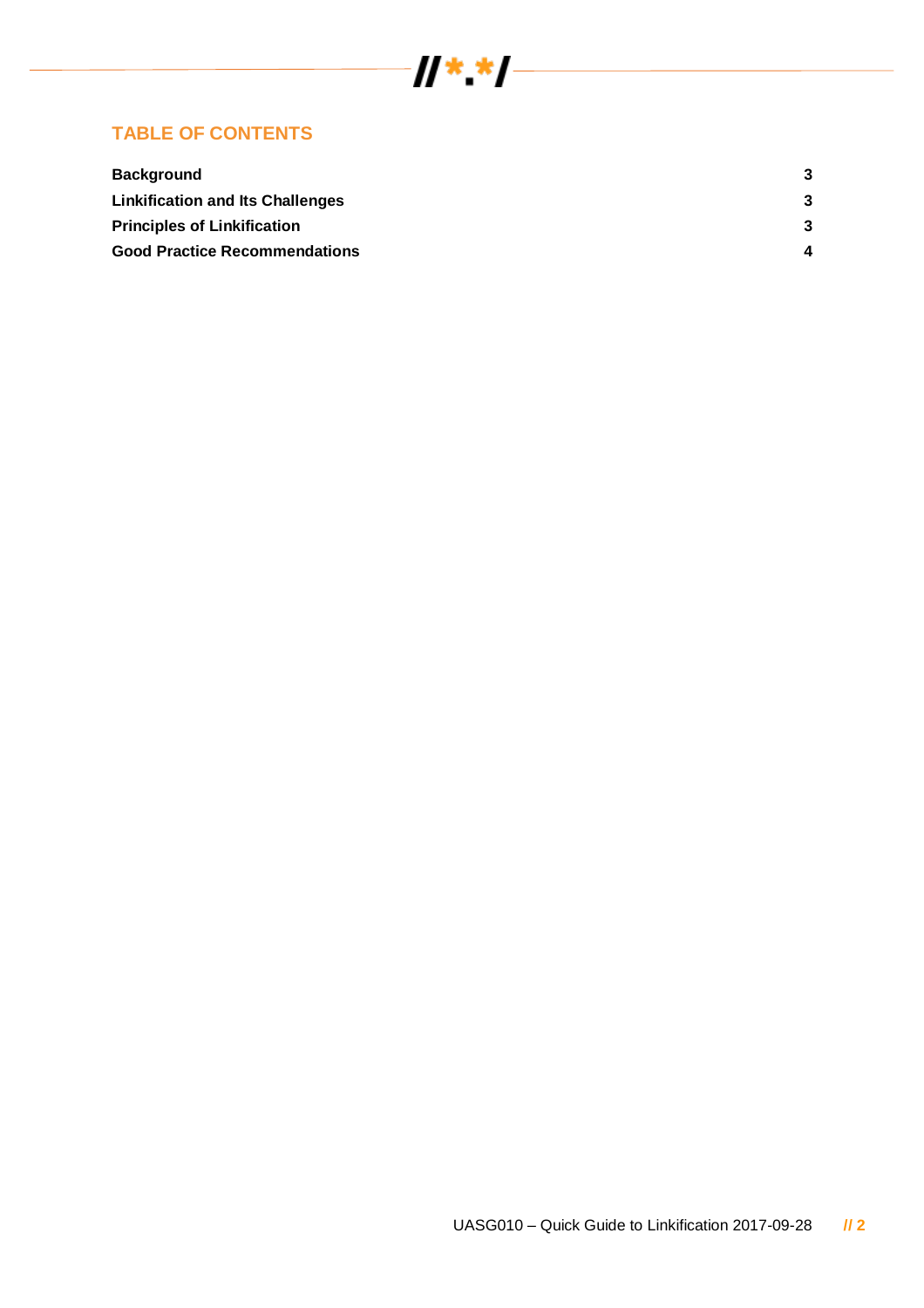

### **Background**

Universal Acceptance (UA) is the state where all valid domain names and email addresses are accepted, validated, stored, processed and displayed correctly and consistently by all Internetenabled applications, devices and systems.

Due to the rapidly changing domain name landscape, many systems do not recognize or appropriately process all domain names, primarily because they may be more than three characters in length or in a non-ASCII format. The same is true for email addresses that incorporate these new extensions or might have non-English mailbox names.

The Universal Acceptance Steering Group (UASG), supported by Internet Corporation for Assigned Names and Numbers (ICANN), is a community-led, Internet industry-wide initiative working on creating awareness and identifying and resolving problems associated with the universal acceptance of all domain names and email addresses. The purpose of these efforts is to help ensure a consistent and positive experience for Internet users globally.

For more informa[t](http://www.uasg.tech/)ion on the UASG and recent developments, visit [www.uasg.tech.](http://www.uasg.tech/)

### **Linkification and Its Challenges**

Modern software sometimes automatically creates a hyperlink by a user simply typing in a string that looks like a web address, email name or network path. For example, typing "www.icann.org" into an email message may result in a clickable link to [http://www.icann.org](http://www.icann.org/) being automatically created if the application treats "www." as a special prefix or ".org" as a special suffix.

Linkification should work consistently for all well-formed web addresses, email names or network paths.

Linkification is the action where an application accepts a string and dynamically determines whether it should create a hyperlink to an Internet Location (URL/IRL) or an email address (mailto:). While browsers, websites, messaging application, email clients and word processors are obvious places, there are many more applications that make these decisions.

Linkification uses algorithms and rules created by software developers to determine whether a string should be deemed a link – or not. Related to this is how people might interpret a string as a domain name or email address. Users have expectations and developers need to code for those expectations.

#### **Principles of Linkification**

The following principles should apply when determining when to create a link:

- **Standards Principle**. Linkify well-formed URLs per RFCs 1738<sup>1</sup> and 3987.
- **Universal Acceptance Principle**. Accept, Validate, Store, Process and Display all presumed domain names and email addresses with the same rules (e.g. do not discriminate based on the top-level domain or script).

l

<sup>1</sup> https://www.ietf.org/rfc/rfc1738.txt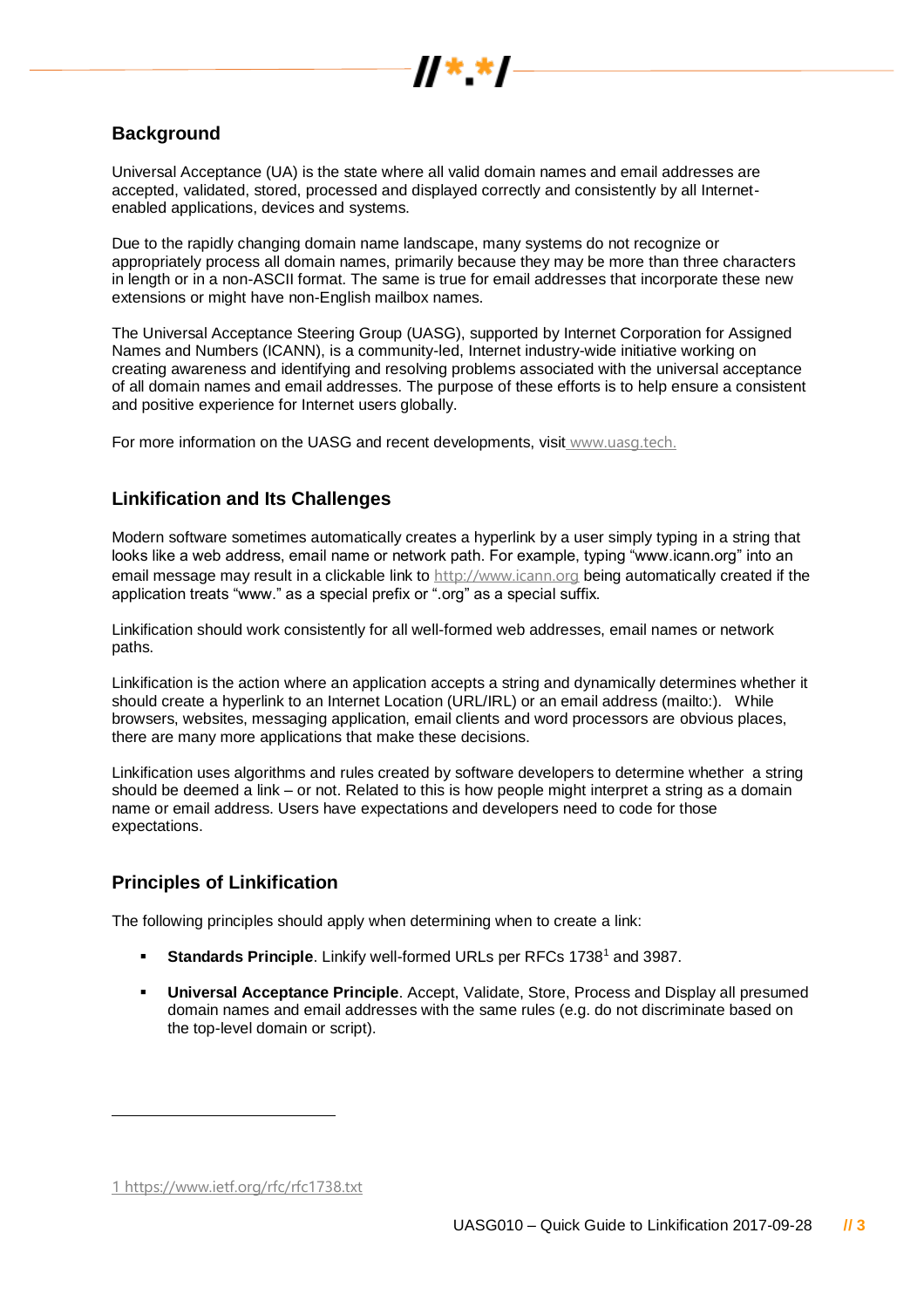

 $H^*$  \*  $\prime$ 

▪ **Safe Practice Principle.** Links should NOT be created from strings that are "Highly Restrictive" according to the Unicode Technical Standard #39<sup>2</sup>

#### **Good Practice Recommendations**

- Attempt to linkify based on explicit protocol prefixes (e.g. "http://", [https://,](about:blank) ftp://", "mailto:") and the rest of the string is well formed.
- Attempt to linkify based on implicit protocol prefixes (e.g. "www" infers ["http://www"](http://www/)) but only complete the action if the rest of the string is well formed.
- Map the Ideographic Full Stop "。" (U+3002) to Full Stop "." (U+002E) (e.g. http://田中。com to http://田中.com) if the string is otherwise well formed.
- When a Top Level Domain is used as a Special Suffix to determine linkification, the TLD should be validated either in real-time through the DNS or from a table that is updated from an authoritative source at least daily.
- **EXECUTE:** Linkification should be determined by the implied intent of the user's entry.
- **EXECT** Linkification should be done only at the time of creation of the content, which includes editing of existing content.
- No middleware application or viewer application should generate links.
- Users should be able to disable a link once a link is automatically created.
- Links should NOT be created where a domain name label contains uncharacteristic mixed scripts or might otherwise be unsafe. See <https://www.m3aawg.org/sites/default/files/m3aawg-unicode-best-practices-2016-02.pdf>

| <b>Example String</b> | <b>Expected Behaviour</b>                                                                                |
|-----------------------|----------------------------------------------------------------------------------------------------------|
| example.com           | Linkify because the protocol (http://) is inferred and there are<br>two labels connected by a "."        |
| मेल.डाटामेल.भारत      | Linkify because the protocol (http://) is inferred and there are<br>three labels each connected by a "." |

2 http://www.unicode.org/reports/tr39/#Restriction\_Level\_Detection

l